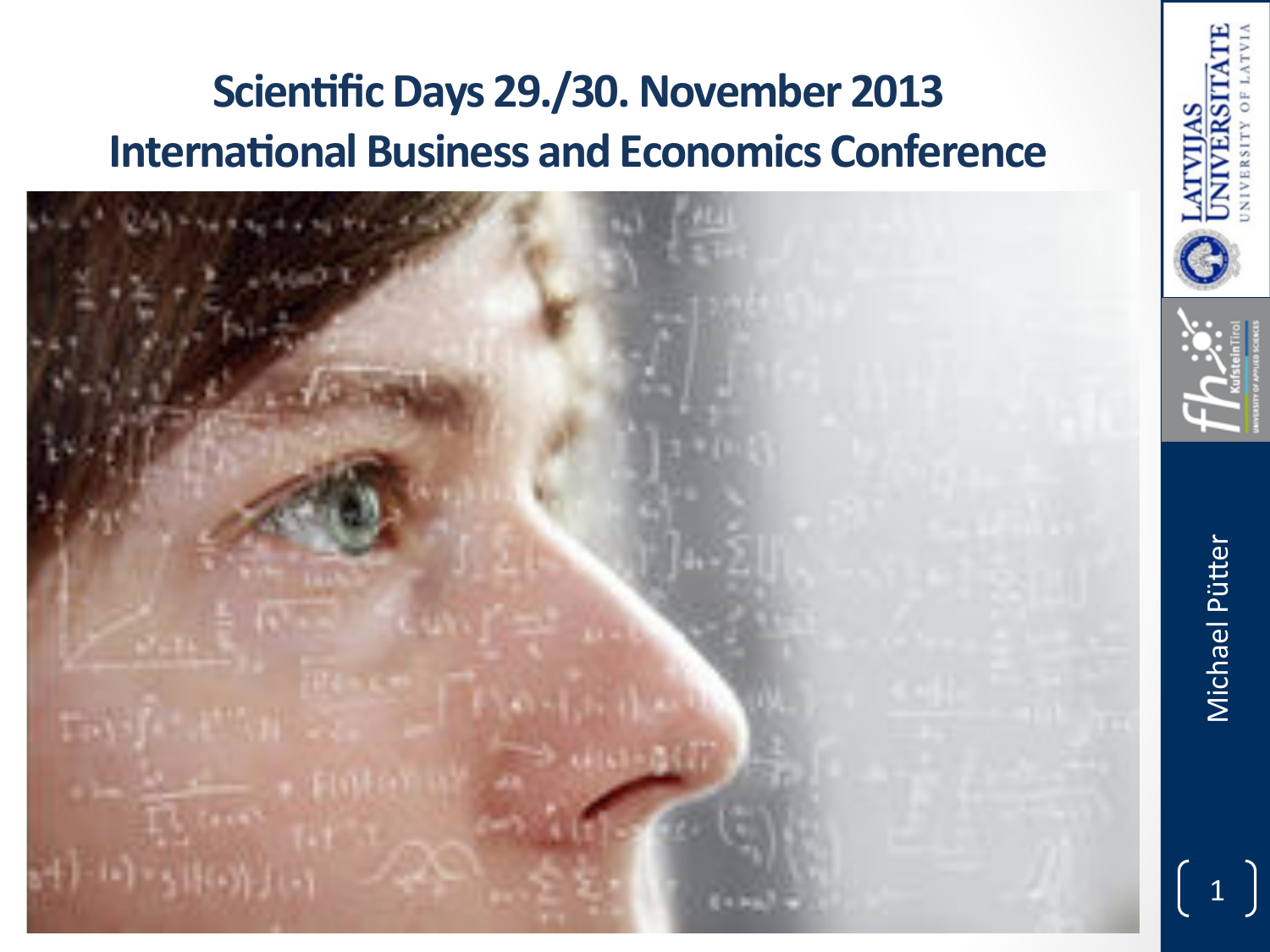#### **Communication and interdependencies in branding**

Reputation as an asset that adds value to corporations and supports trust in brands

> Dipl. Kfm. Michael Pütter ID 1111111008 michael.puetter@puetter-online.de

> > **Puetter GmbH** Köln Duisburg Hongkong (opening soon)

www.puetter-online.de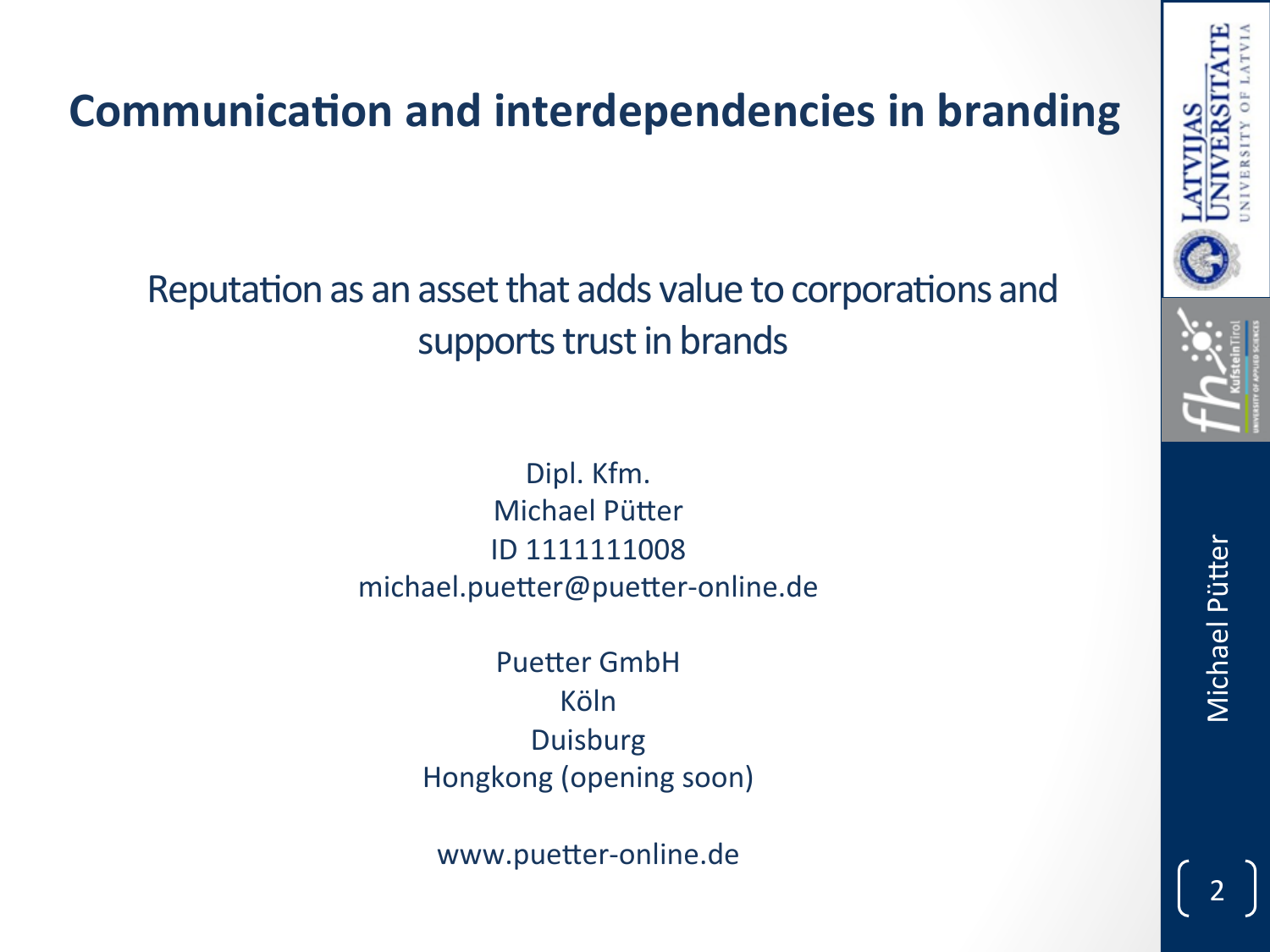#### Table of content - todays agenda

Branding - a general overview

From consumer to prosumer

**Lasswell Model** 

From brand to trust

Social theory of trust

Dynamics of social trust

Context with my dissertation



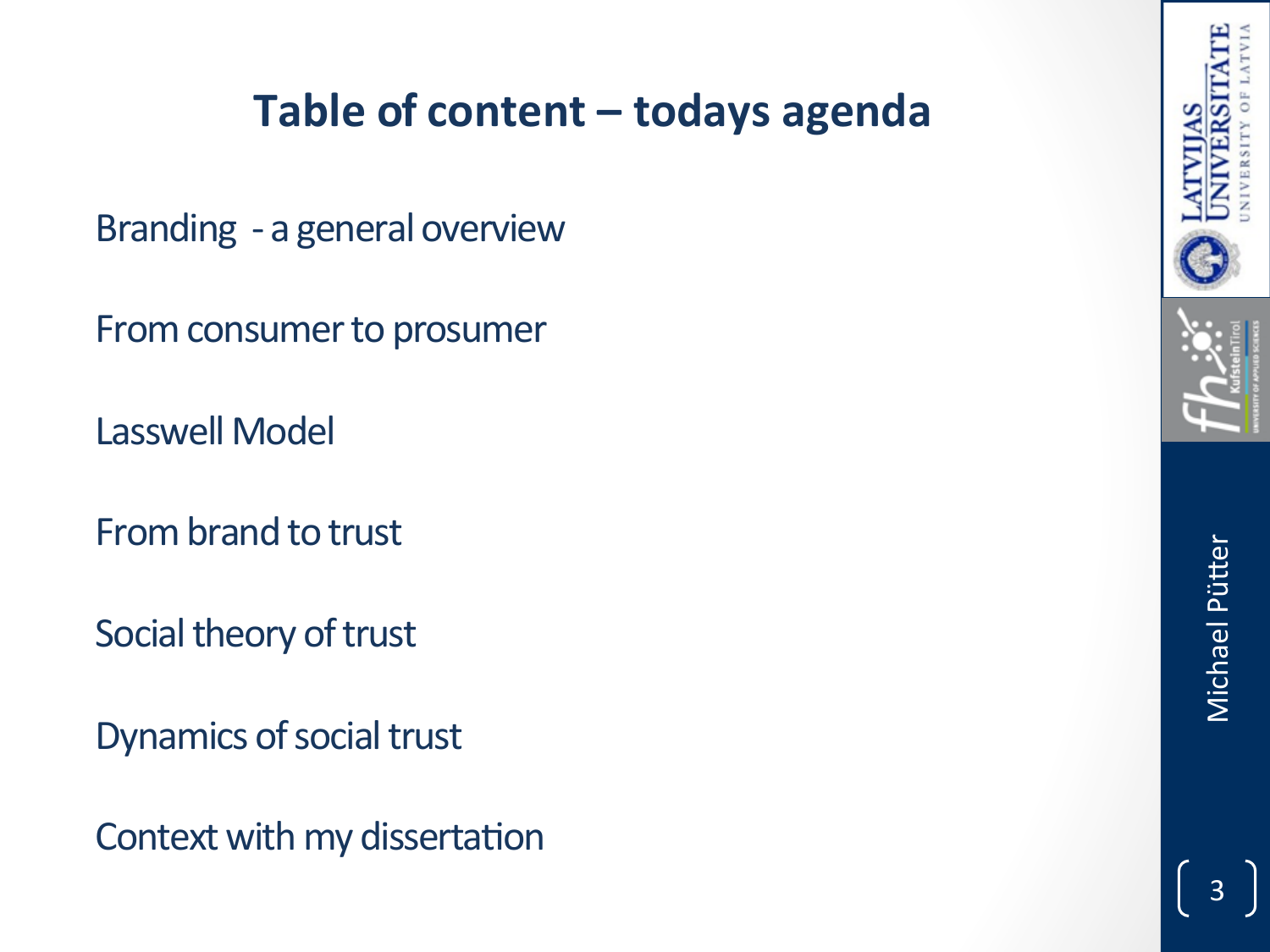#### **Branding in the context web 2.0**

Branding plays an important role in **social networks**.

In the era of web 2.0 branding is **no longer** a discipline which can be wholly **controlled** by a company.

Target groups have never had a greater opportunity to shape the **branding process.** 

Companies have learned that **transparent dialogue** in social networks is essential.



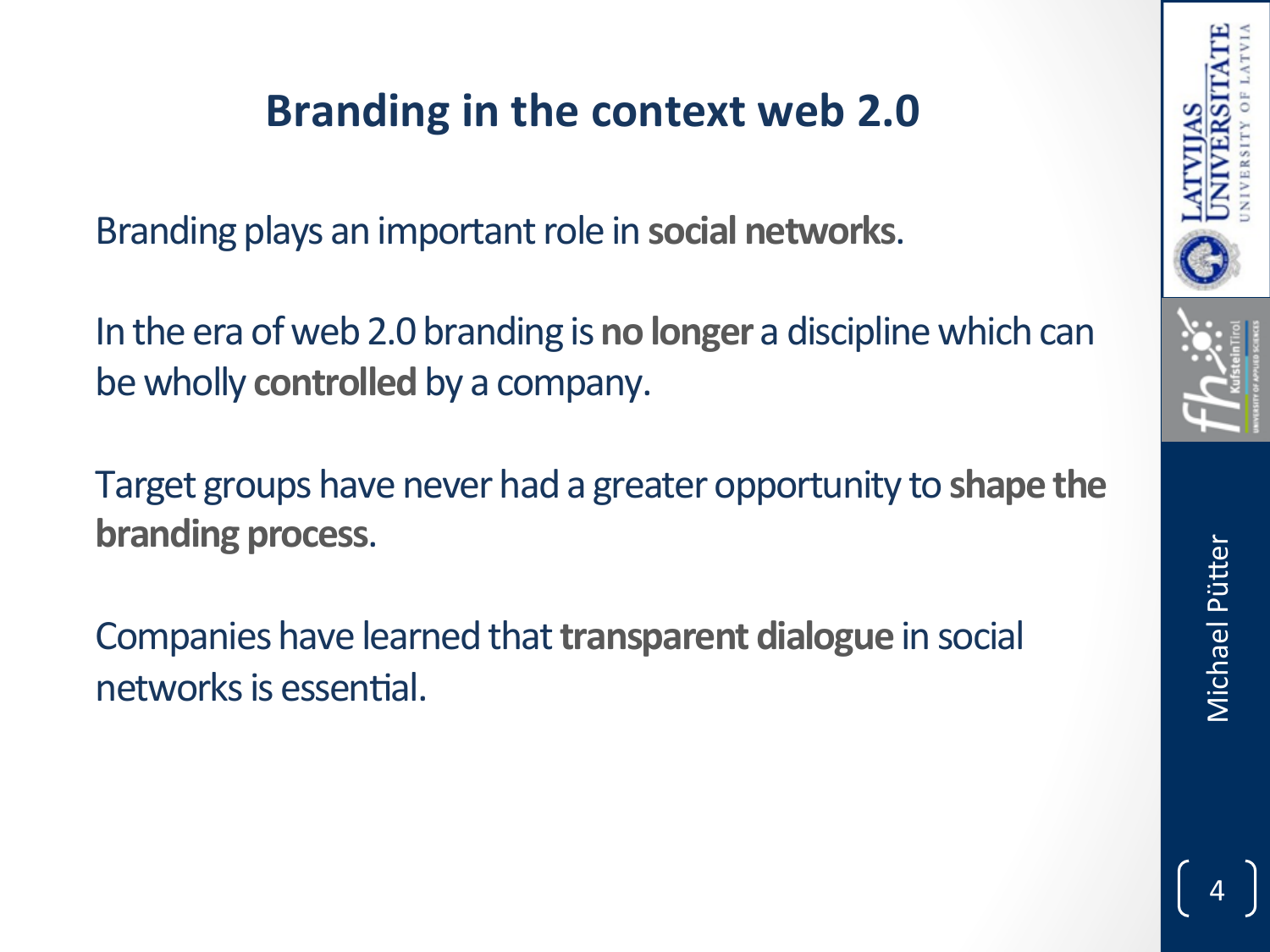

Social media and social search aspects are now giving a whole new meaning to Lasswell's basic model of communication.

Own representation based upon Dwight D. Lasswell, 1948

Michael Pütter Michael Pütter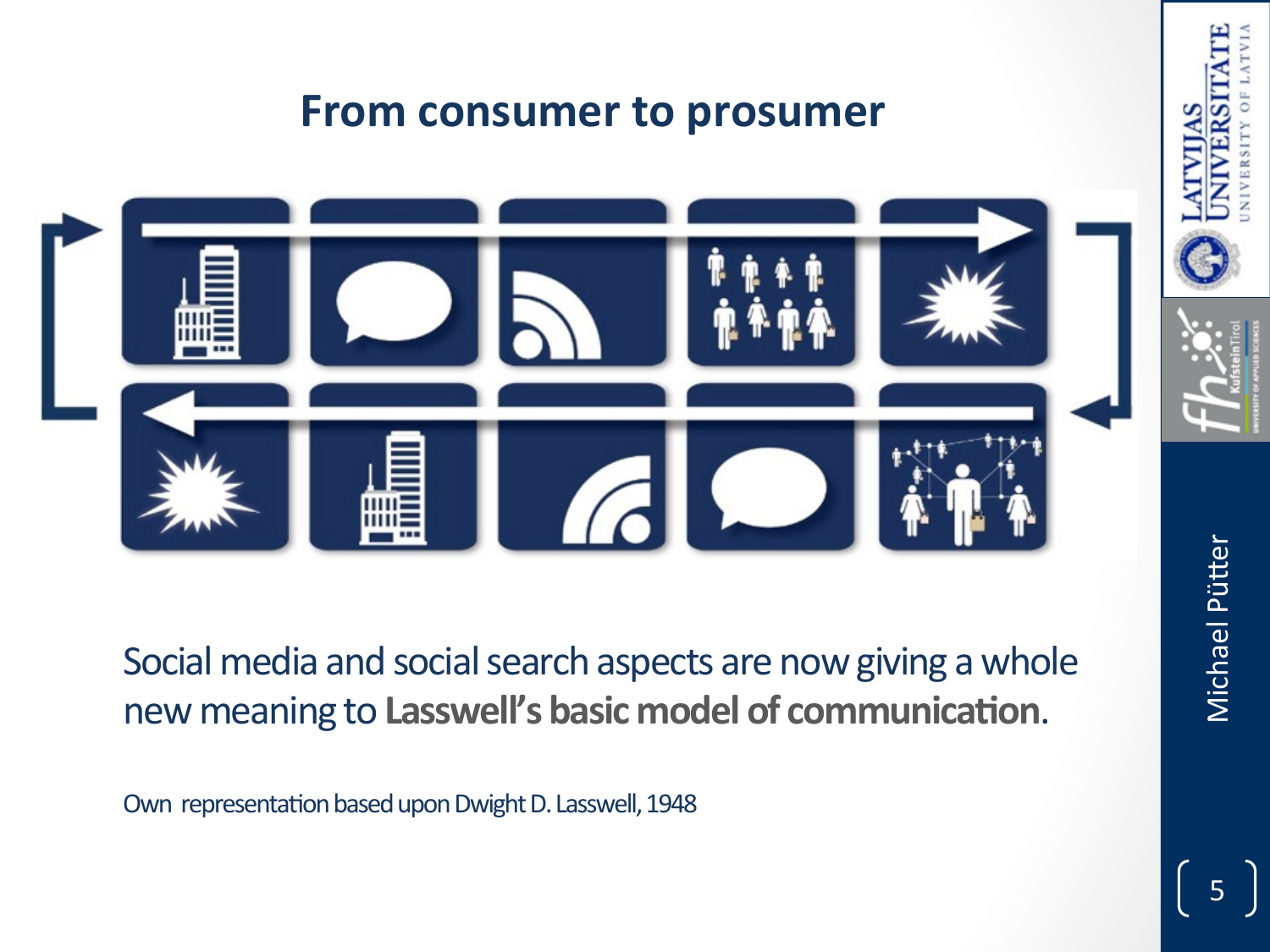#### **Transferring Lasswell's Model to era web 2.0**

"**Who** says **what** in **which channel** with **what effect**?" Originally, the "Who" referred to the company.

This stage **must now be redefined** in the context of all the diverse communicative possibilities offered by web 2.0.

The **channel is also of decisive importance**: with the right approach and the right content, excellent access is now possible to those who are active in social networks.

The effects of "group processes" are now taking on a new significance thanks to social plug-ins and share buttons.

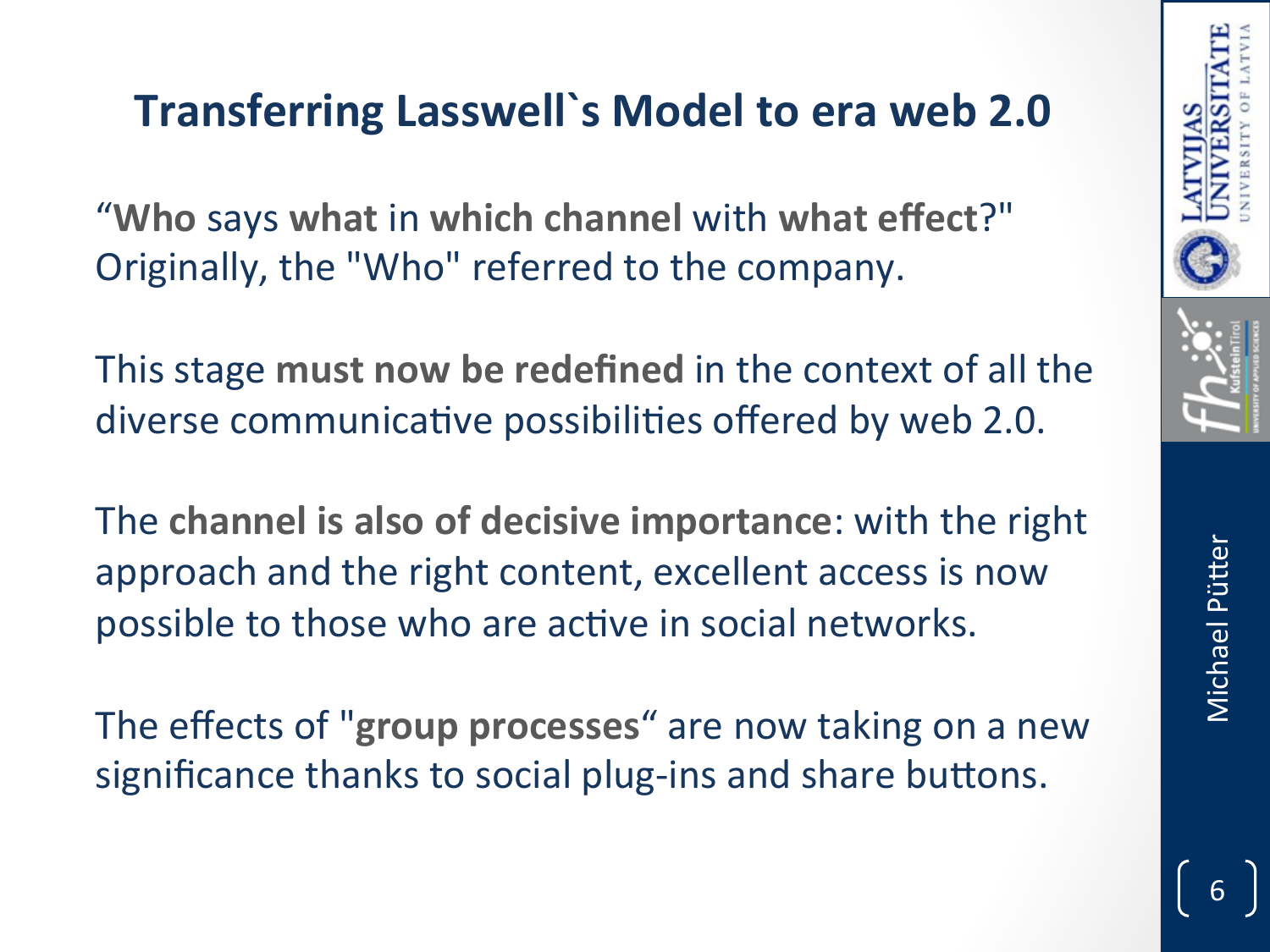## A brand...

... distinguishes, differentiates and provides unique identification.

... creates high brand loyalty, symbolises status and increases consumers' self-worth.

... offers guidance and assurance in purchasing decisions.

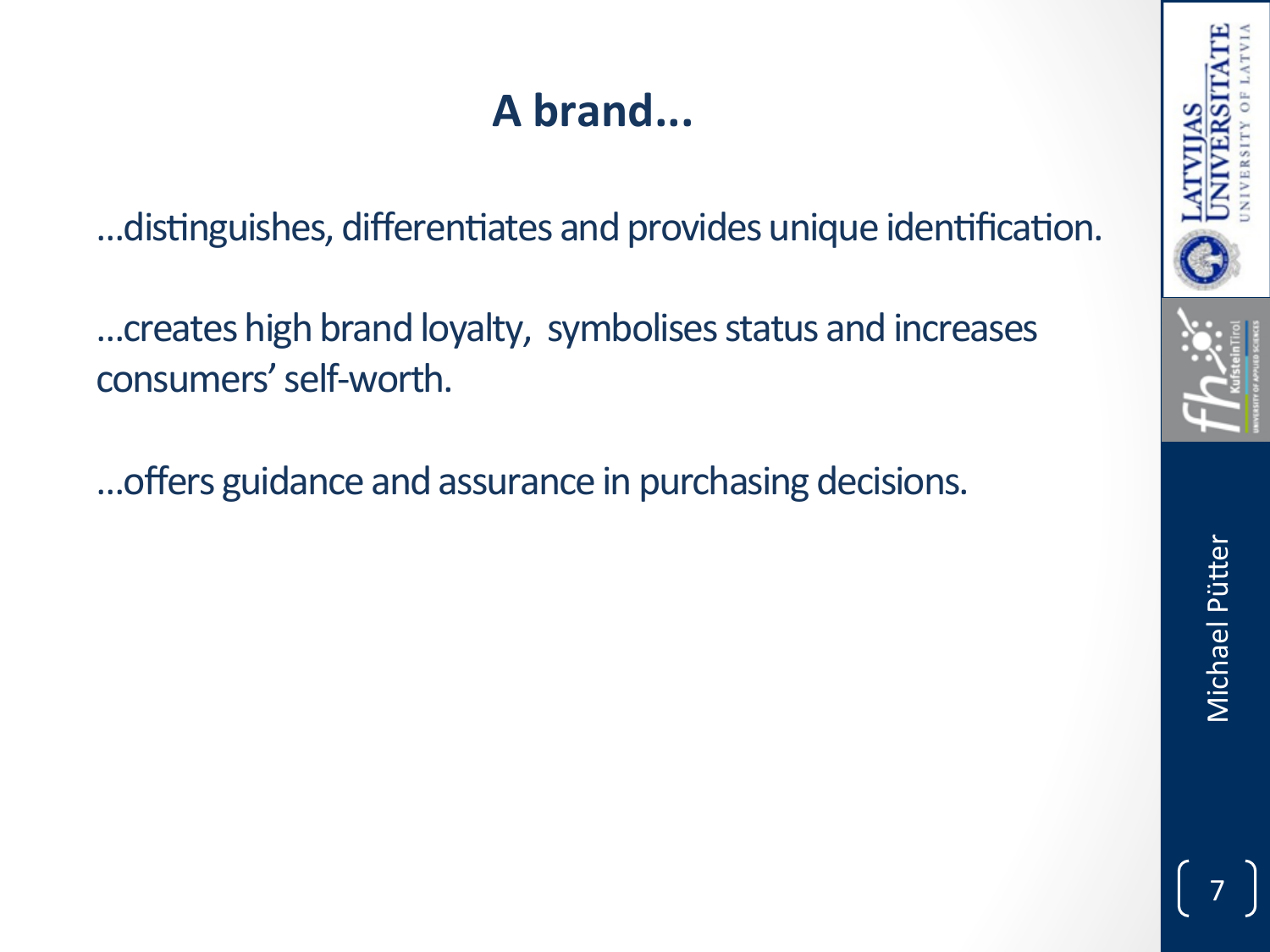#### **From brand to trust**

**Strategic, targeted and sustainable brand development** aims to give the consumer a feeling which goes beyond the mere product.

**Additional values** associated with the brand in the customer perception will have a positive influence on consumer preferences and purchasing behaviour.

These values include factors such as **recognition, belief in quality and trust**, which represent the value of a brand. 

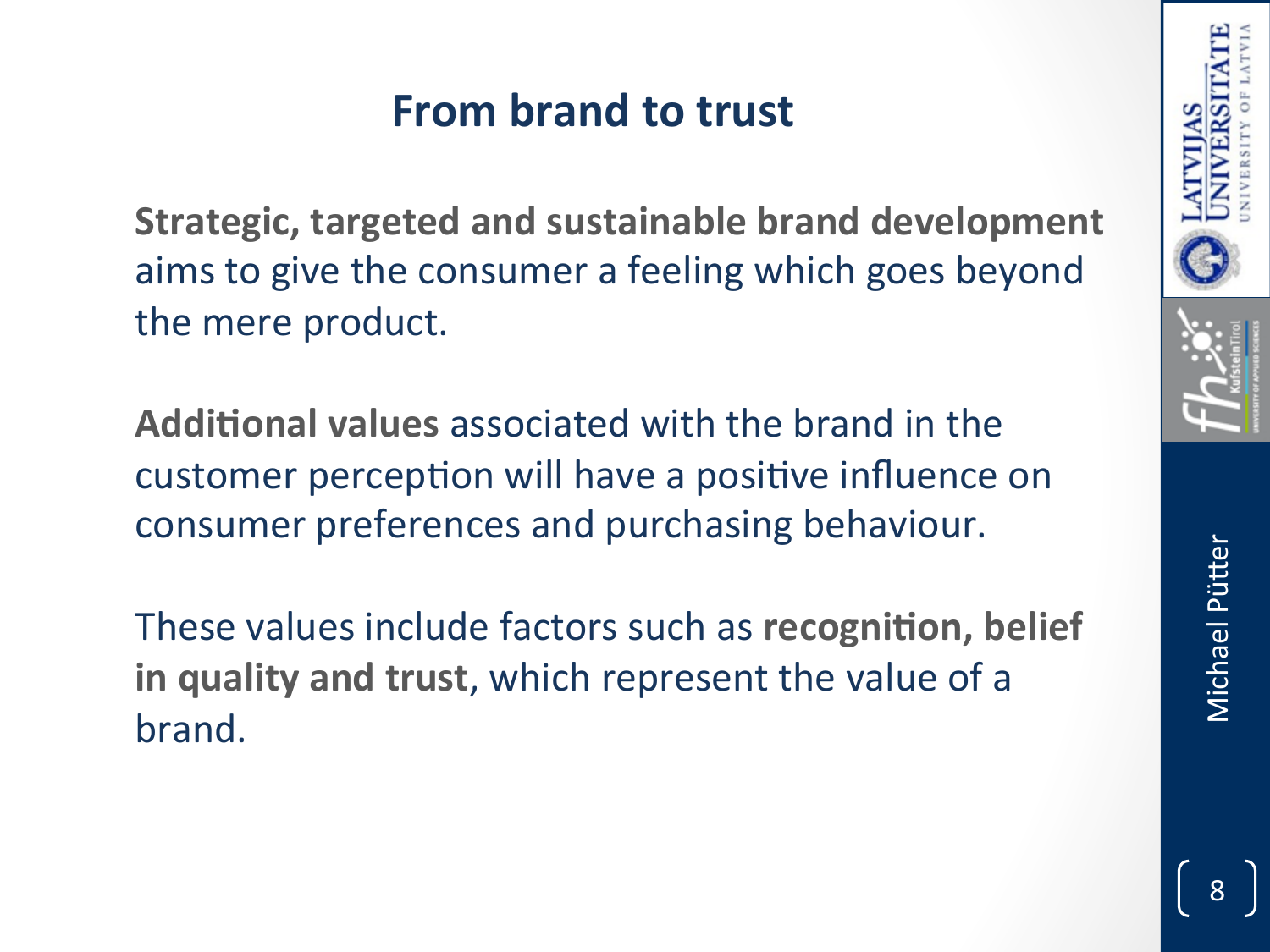## **A social theory of trust**

A sociological theory of trust is proposed by Luhmann (1979), who argues that there are **three modes of asserting expectations** about the future based on personal experiences and cultural meaning systems:

- 1) familiarity
- 2) confidence
- 3) trust
- **Familiarity** is precondition of trust
- Trust is required in situations of high risk
- At higher levels of perceived risk trust becomes necessary for purchase, which involves emotional judgements rather than cognitions
- With repetition over time risk perceptions reduce, trust **reverts to confidence**



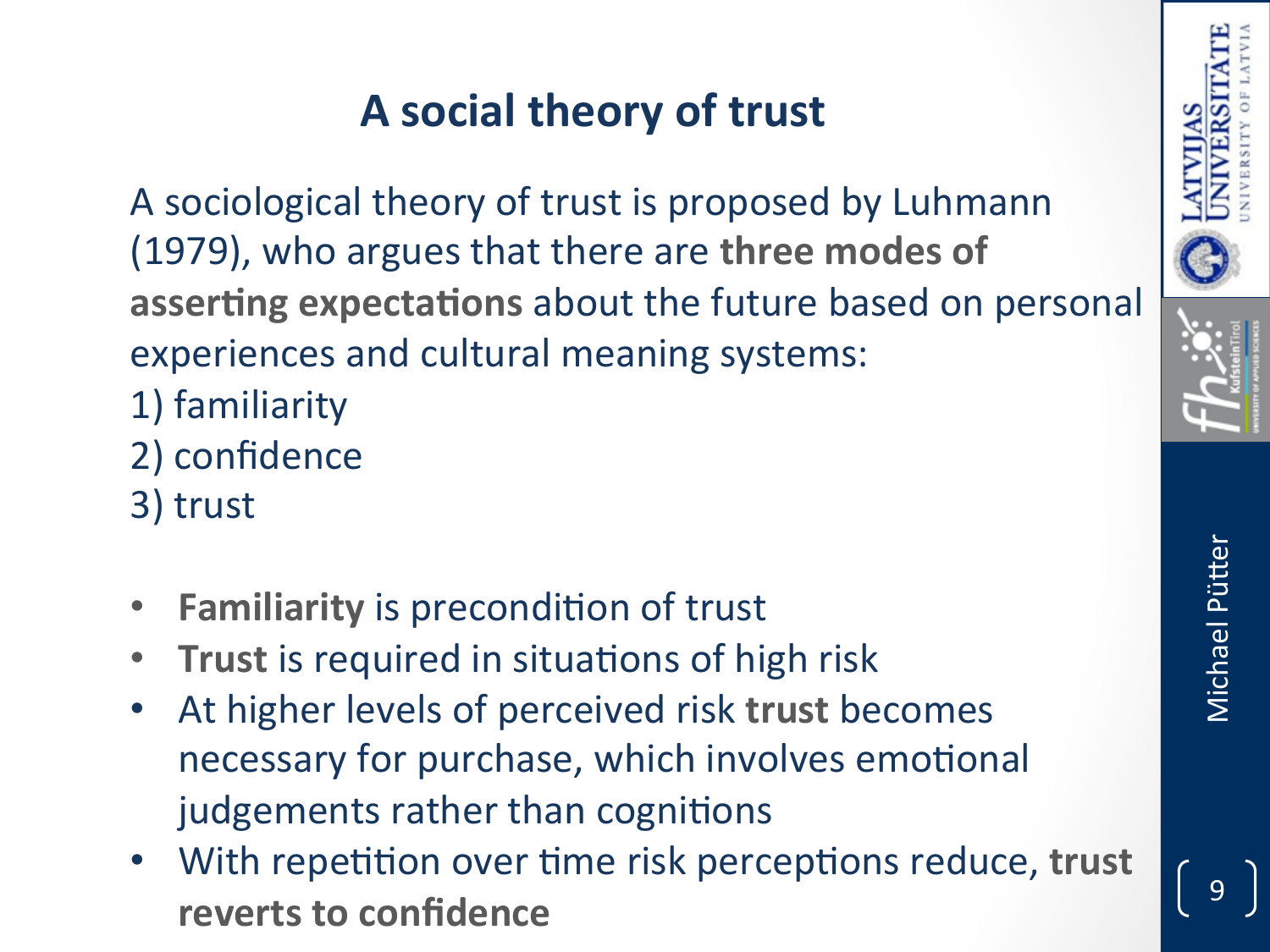

Own representation based upon Luhmann, 1979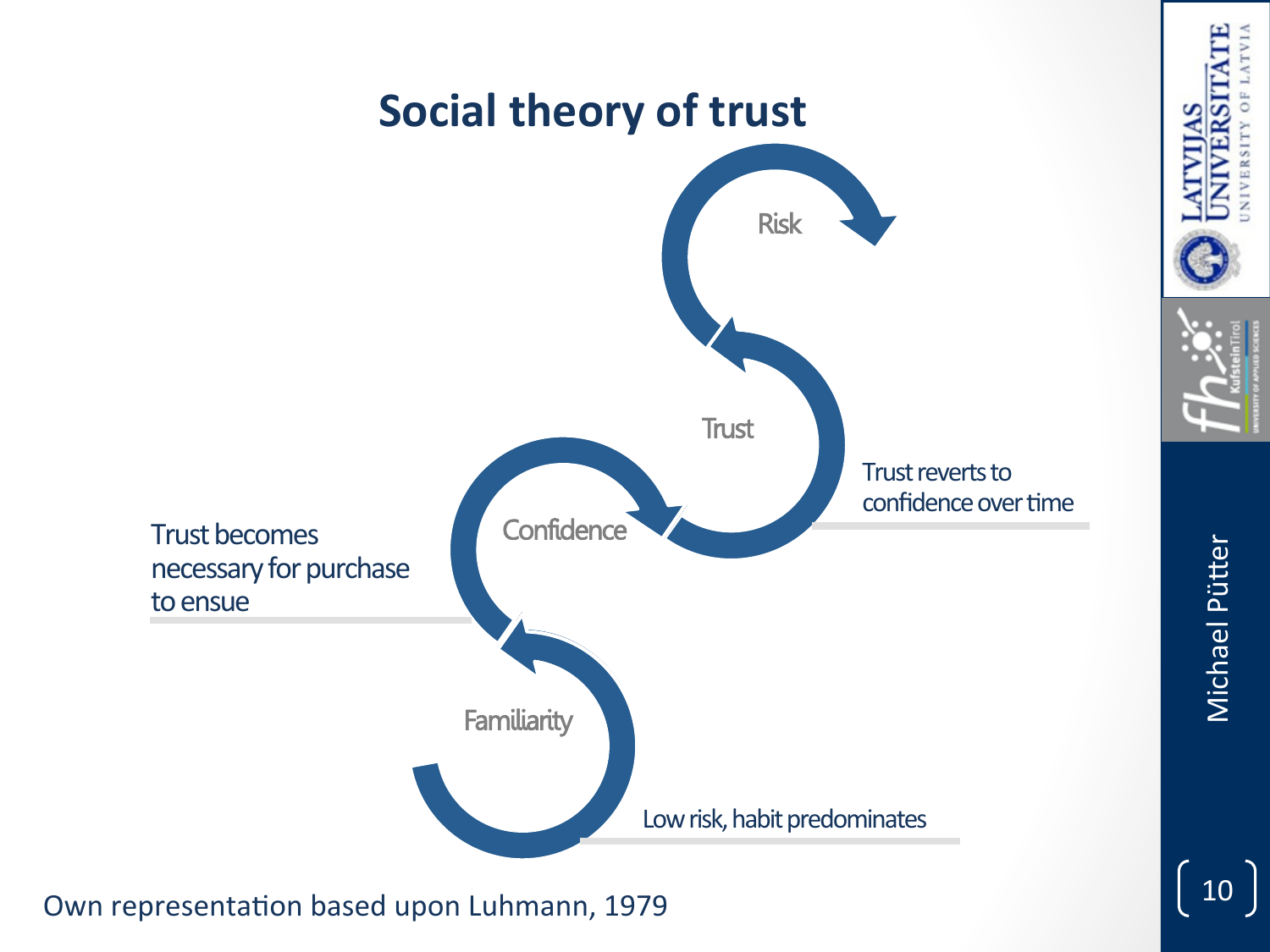#### **Dynamics of social trust**

**Psychological theory** allows us to further model how trust in brands develops over time with experience.

Trust evolves out of past experiences and prior interactions and develops in stages from :

- **predictability**
- **dependability**
- **trust**
- (eventually) faith

#### Hierarchy of emotional involvement

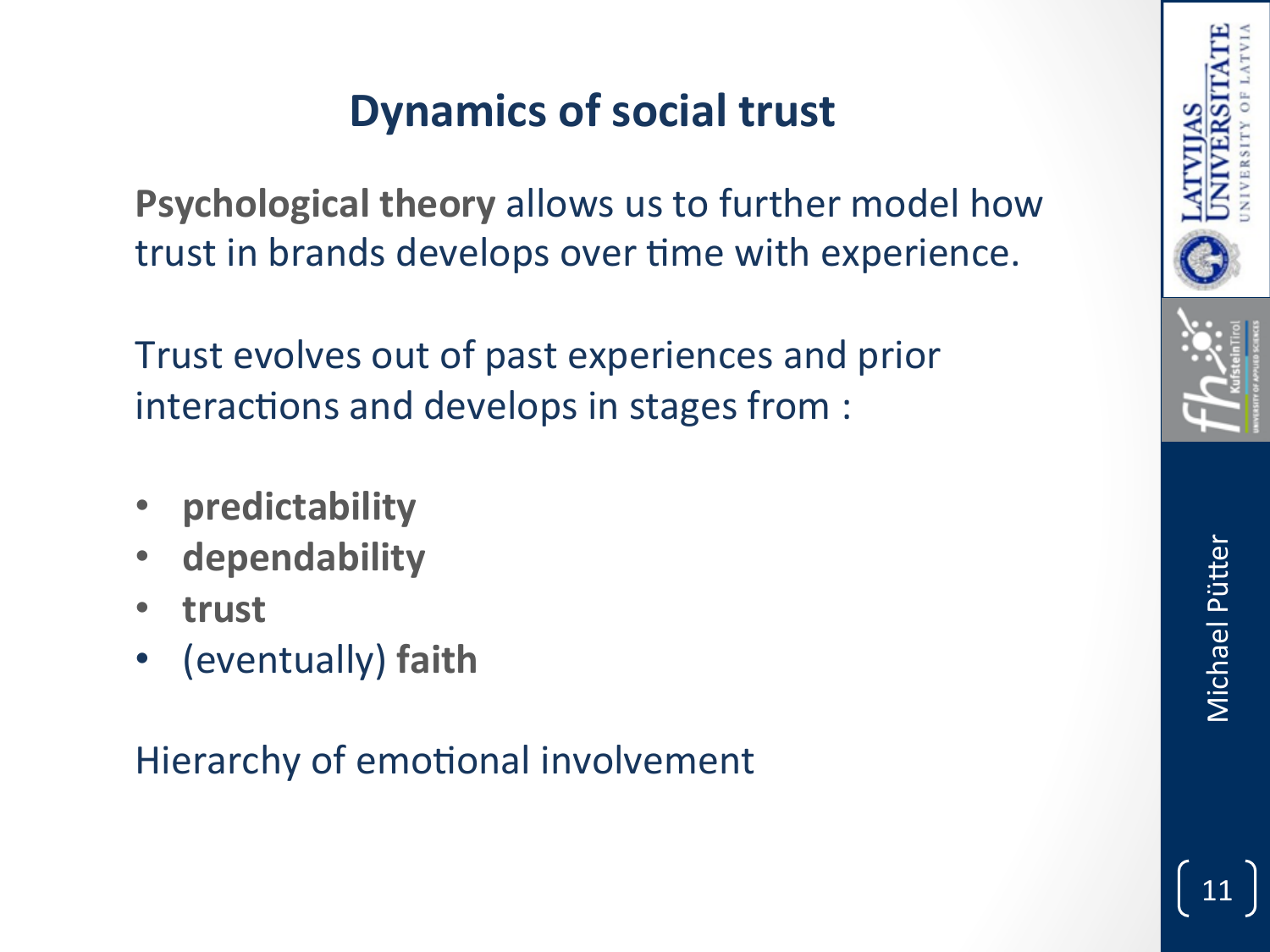#### **Dynamics of social trust**

- **Predictability: requires experience of consistency of** behaviour from which consumers can build a knowledge base
- **Dependability:** requires further experiences and involves a move away from specific behaviors to a more generalised set of beliefs
- **Trust**: requires a move from reliance on rational cognitions to reliance on emotion and sentiment



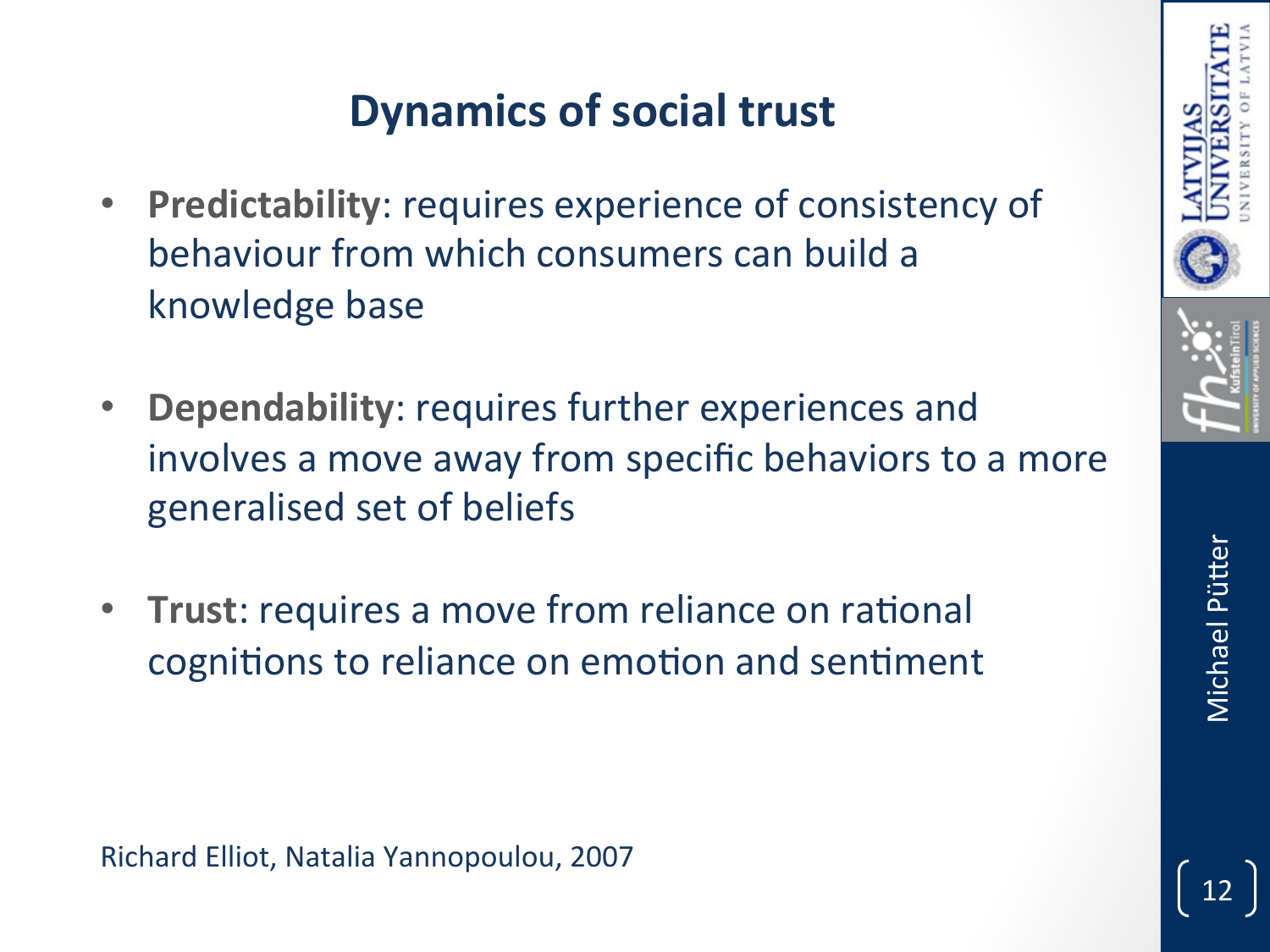

#### Own representation based upon Rempel, 1985

ERSIT

13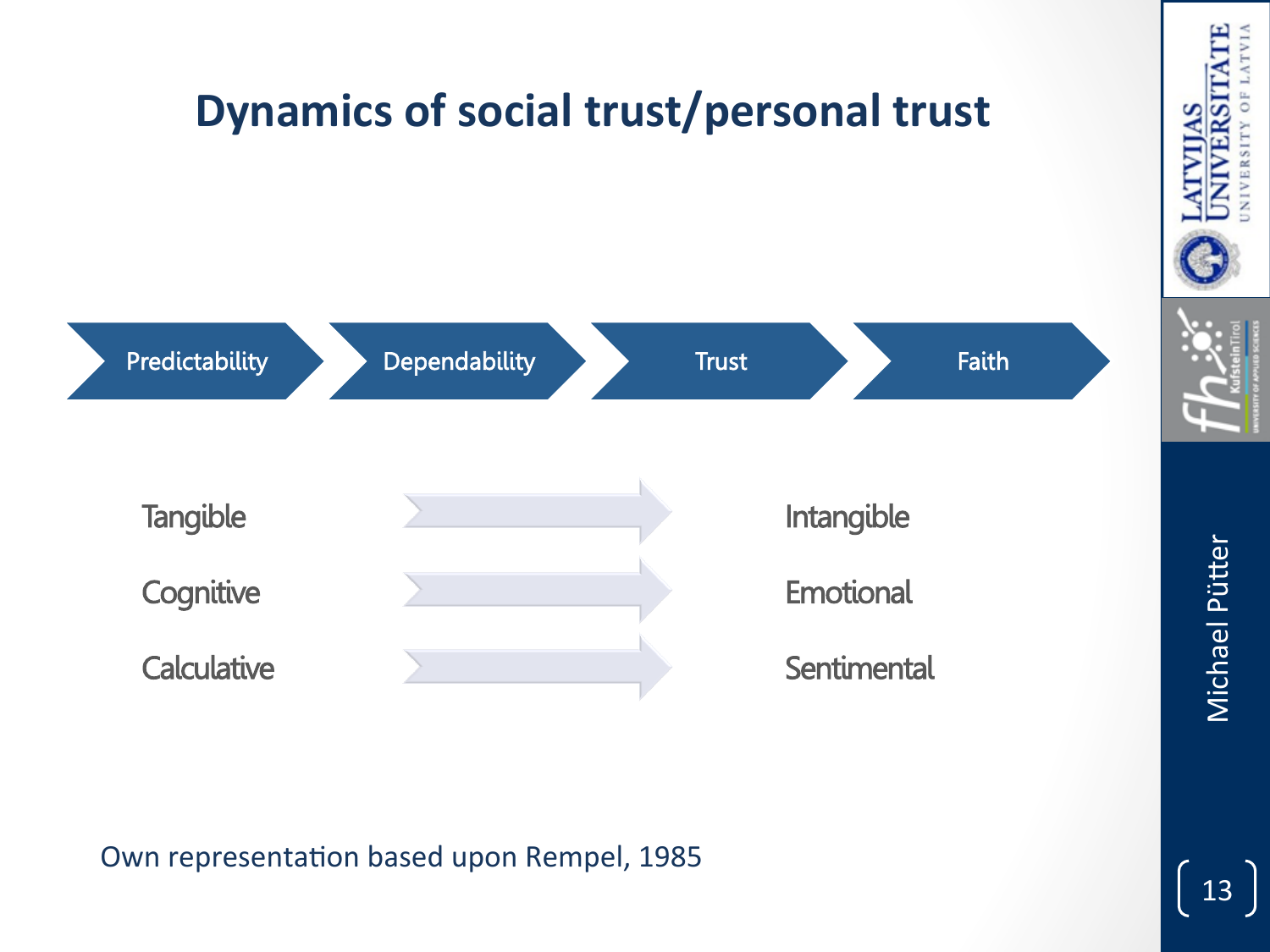#### **Implications for brand strategy**

- **Consistency**: as a brand is built over time, confidence needs to be developed consumers need repeated experiences, they need to build beliefs about predicitability and dependability
- **Reassurance:** as levels of involvement rise, consumers cross into an emotional domain when an easy choice becomes a safe choice
- **Storytelling**: perceptions of intimacy are required before the consumer will make an emotional investment in the brand, which needs to demonstrate "care-taking" and requires the brand to engage in twoway communications to build a sense of intimacy.

Richard Elliot, Natalia Yannopoulou, 2007



Michael Pütter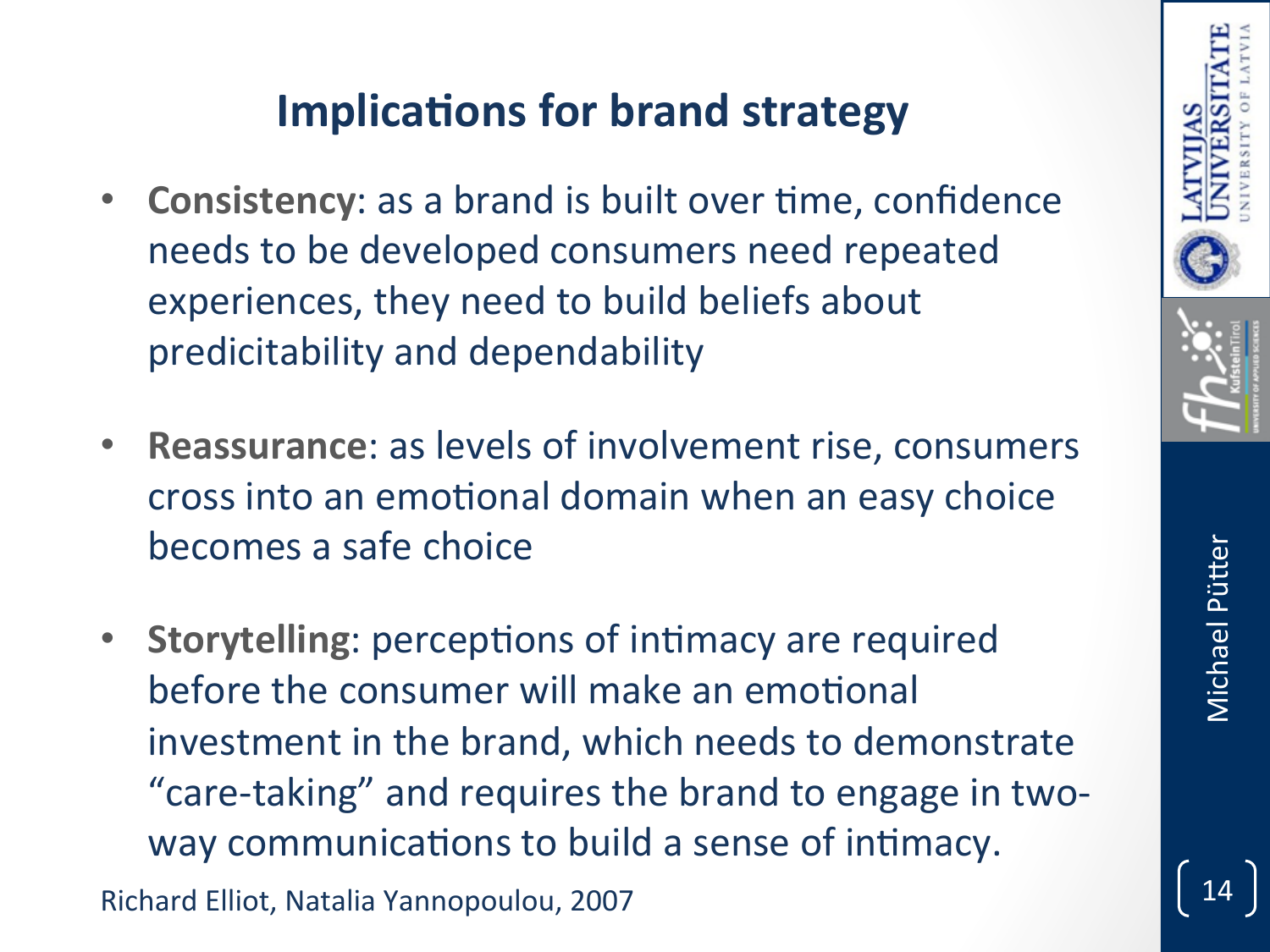

# Michael Pütter 15<br>Michael Pütter

NIVERSITY

#### Own representation based upon Escalas, 2004

15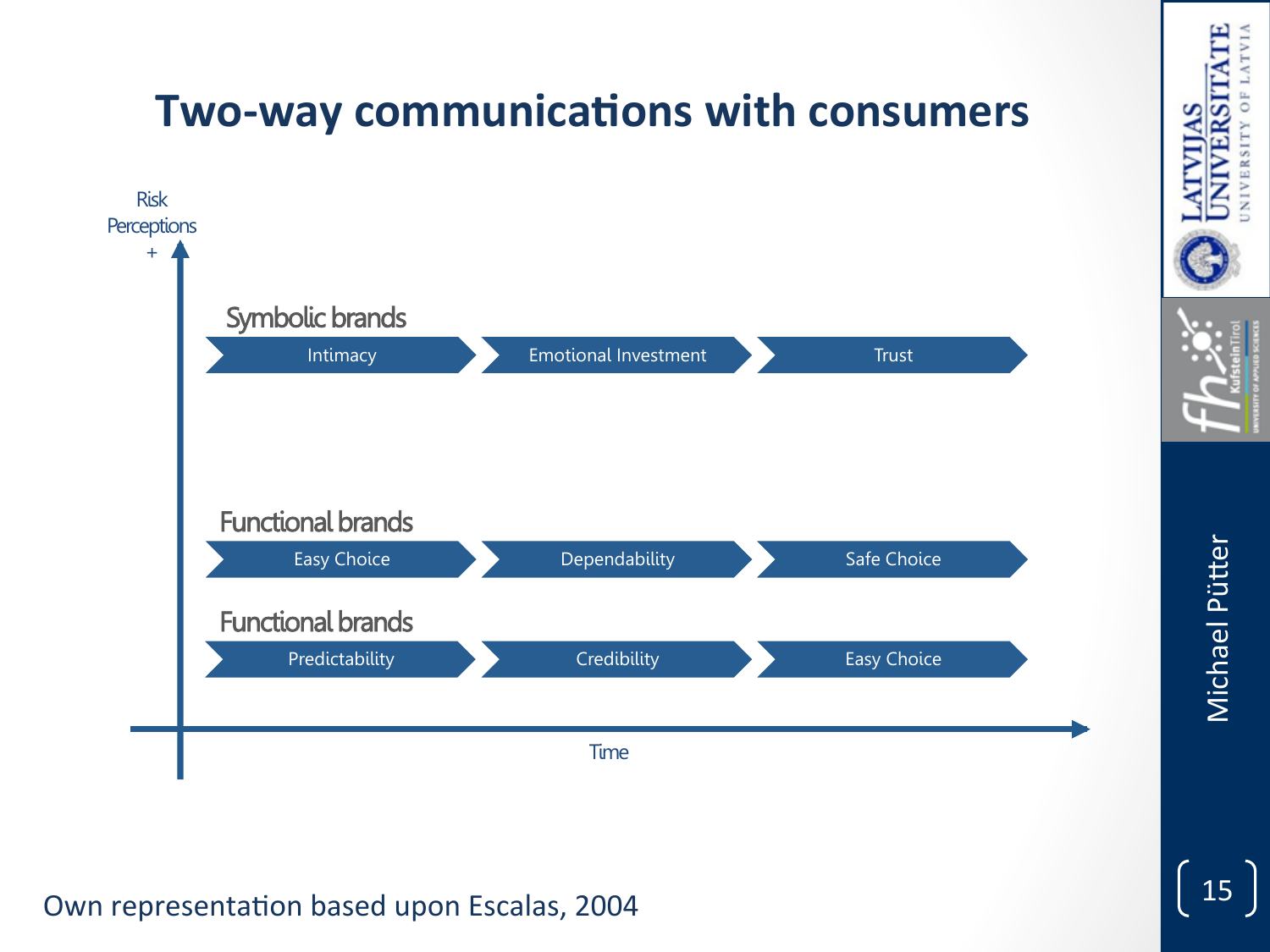## **Purchasing decision in the internet –> Theore'cal framework**

- Specific characteristics of values and choices
- The construction of preferences (Paul Slovic)
- Risk and uncertainty (Tversky/Fox)
- Preference building
- Online trust (Ye Diana Wang/ Henry H. Emurian)
- Effects of visual primes on choice (Naomi Mandel/Eric Johnson)
- Pre- and post decision Construction (Ola Svenson)
- Purchasing decisions
- Customer Price Sensitivity
- Consumer satisfaction Information Search
- **Decision making process**
- Satisfaction with the E-Commerce Buying Process
- Customer Satisfaction and web site design
- Effects of prior online purchase experience
- Online Impulse Buying
- Online buying process
- Web site goals (Belanger) (DeLone & McLean)
- Shopping behaviour of travel consumers

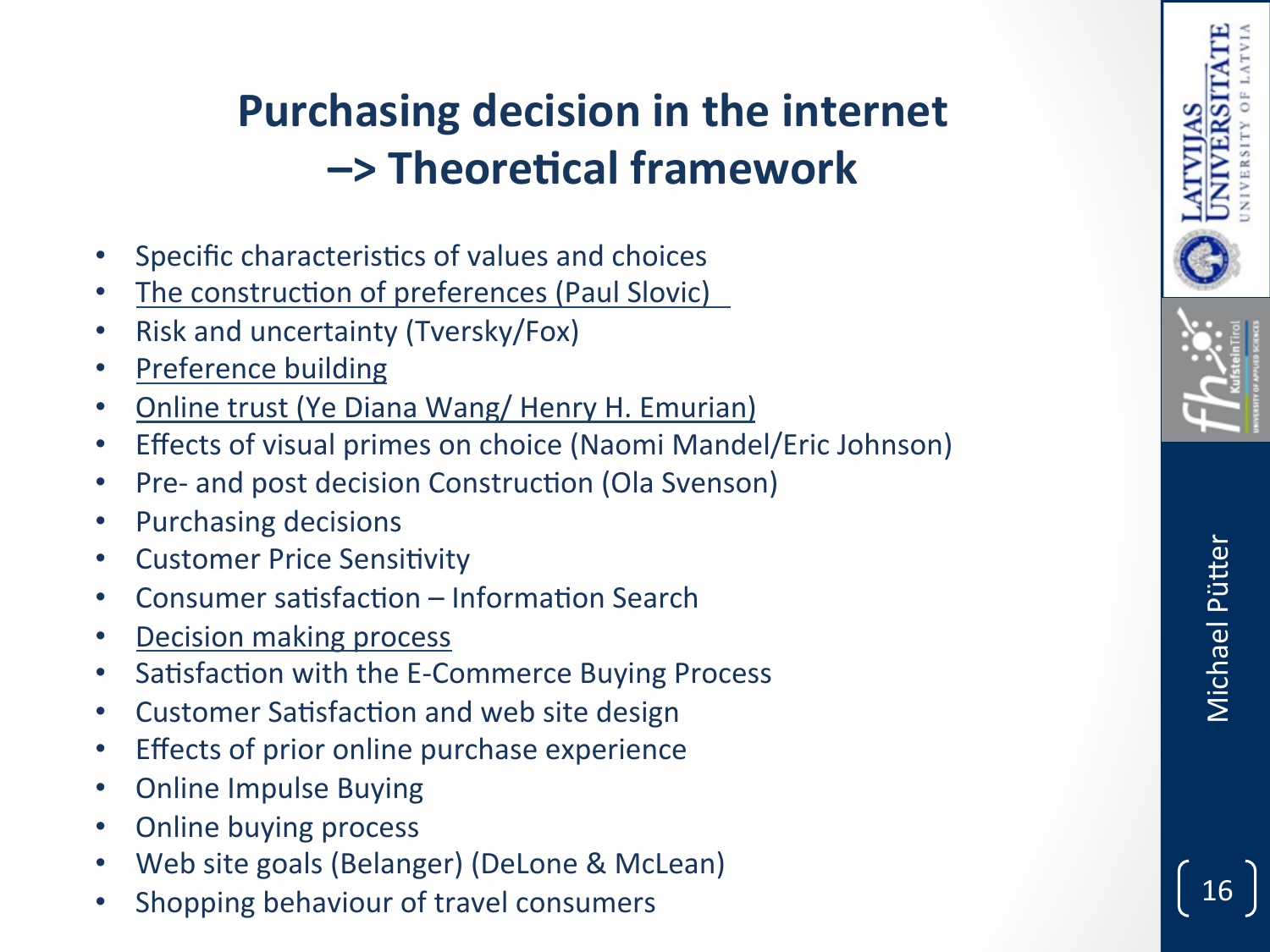#### **Purchasing decision in the internet**





**Source:** DeLone and McLean (2003)

Michael Pütter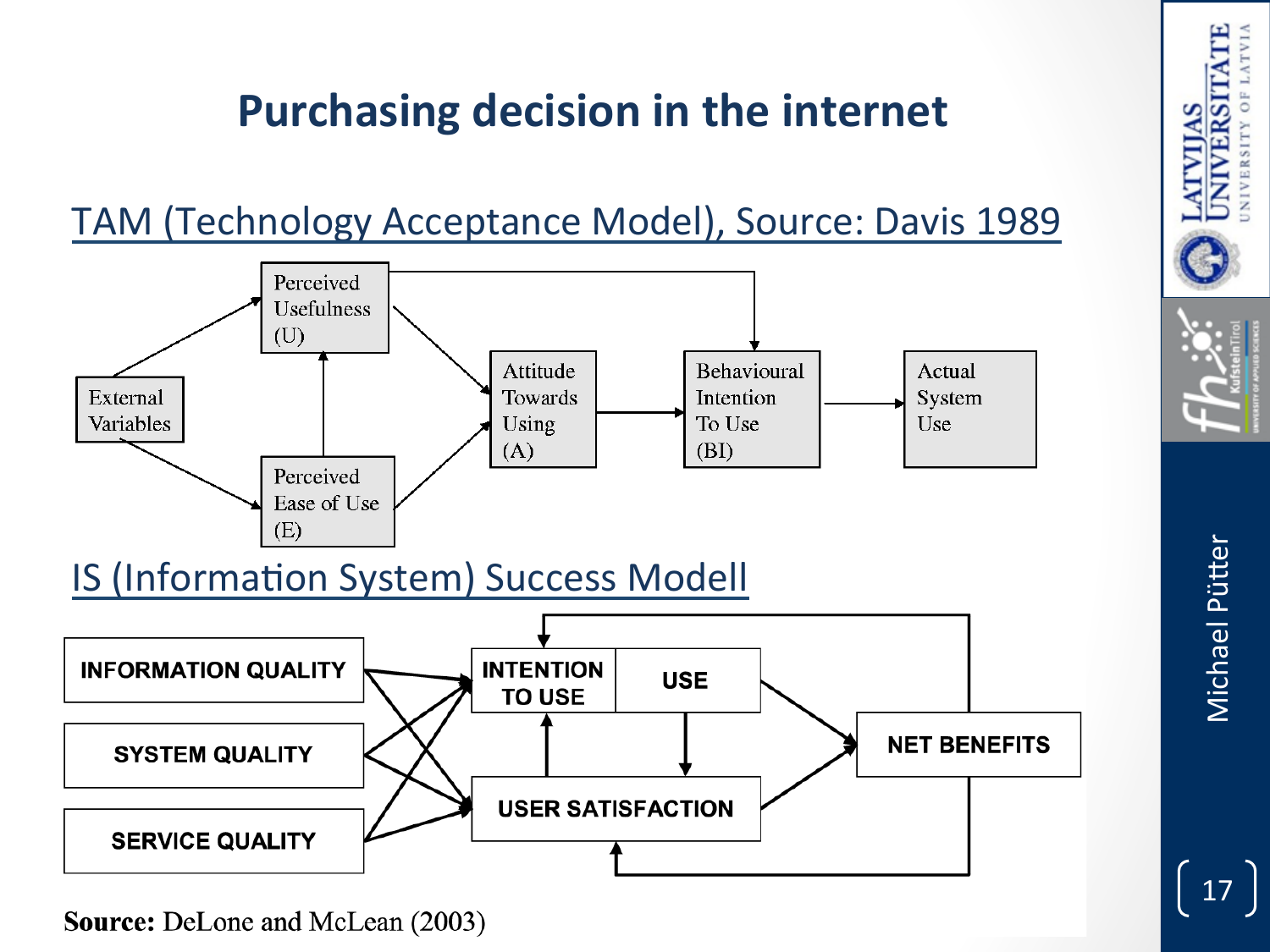## **Purchasing decision in the internet –> Hypotheses**

- User satisfaction plays determinant role in consumer's intention to purchase
- The **offered information** on a website has an influence on the purchasing decision
- Online trust and brand orientation are positively related to end users' online purchase intention
- Social search criteria are influencing the purchase decisions
- Sequential position in search is positively influencing the purchase probability